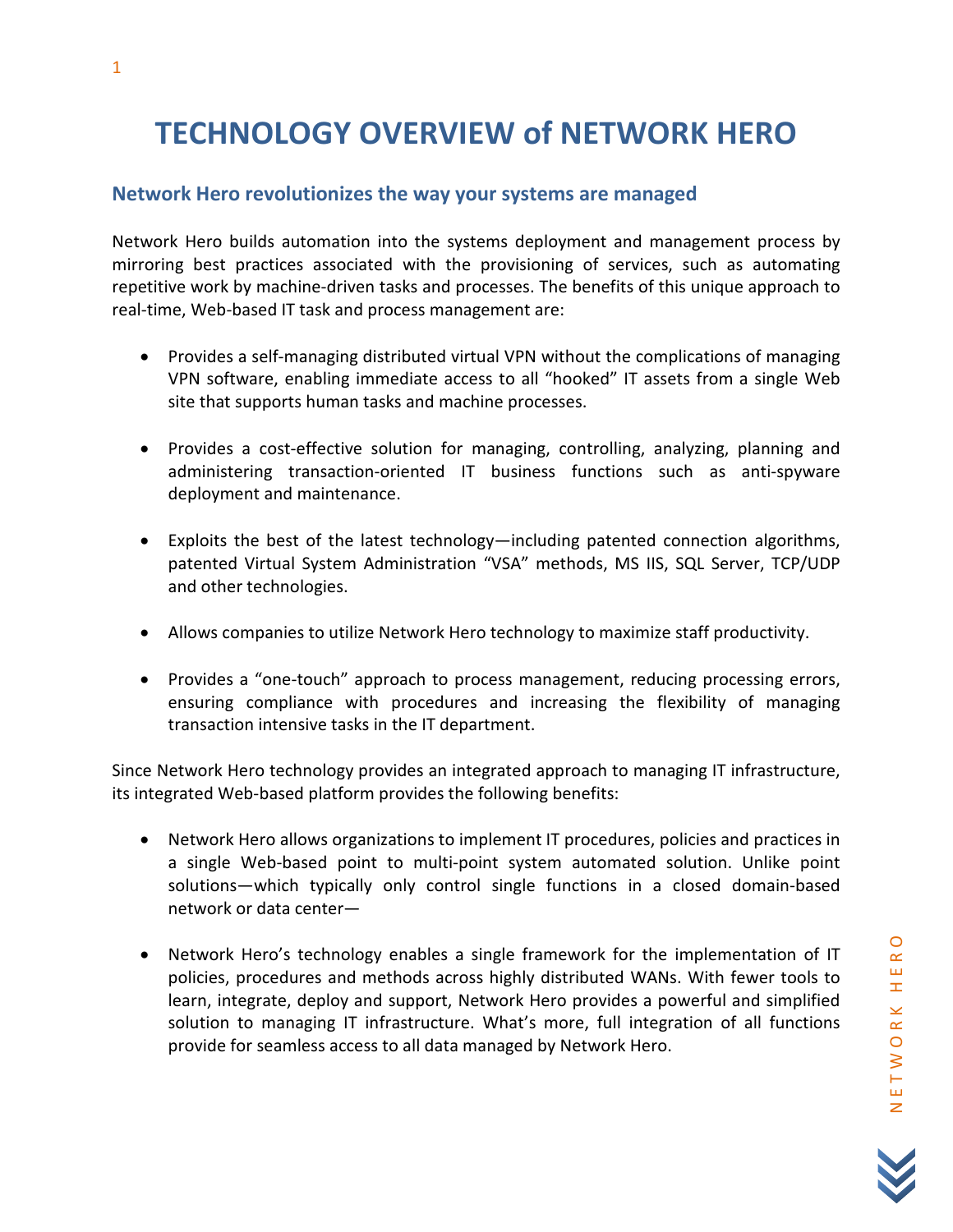- Network Hero adds greater value than domain-bound technology. Domain-based and other agent-less technologies are useful in a single network where all resources are directly visible on the corporate LAN or WAN. However, these solutions typically require additional systems resources to work effectively across low-bandwidth VPNs or dedicated connections.
- Network Hero agents are lightweight and form their own persistent, secure TCP connection with the server. Without the need for address management, implementation of port mapping schemes at each site or the need for a VPN connection to all the sites, Network Hero is much more secure and efficient.

# Enterprise Class Security

Network Hero allows companies to securely take charge of their infrastructure, transparently and remotely managing servers, desktops, mobile devices (notebooks and handhelds), homebased desktops and embedded systems—all from a central management console. The solution is ideal for growing and distributed businesses around the globe that want to streamline systems management and automate IT operations.

# Network Hero Agent

The Network Hero architecture is central to providing maximum security. Each managed system has a light-weight agent installed that initiates all communications back to the server. Since the agent will not accept any inbound connections, it is impossible for a third-party application to attack the agent from the network.

# **Firewalls**

Network Hero does not need any input ports opened on client machines. This lets the agent do its job in any network configuration without introducing susceptibility to inbound port probes or new network attacks.

# Encryption

Network Hero protects against man-in-the-middle attacks by encrypting all communications between the agent and server with 256-bit RC4 using a key that rolls every time the server tasks the agent (typically at least once per day). Since there are no plain-text data packets passing over the network, there is nothing available for an attacker to exploit.

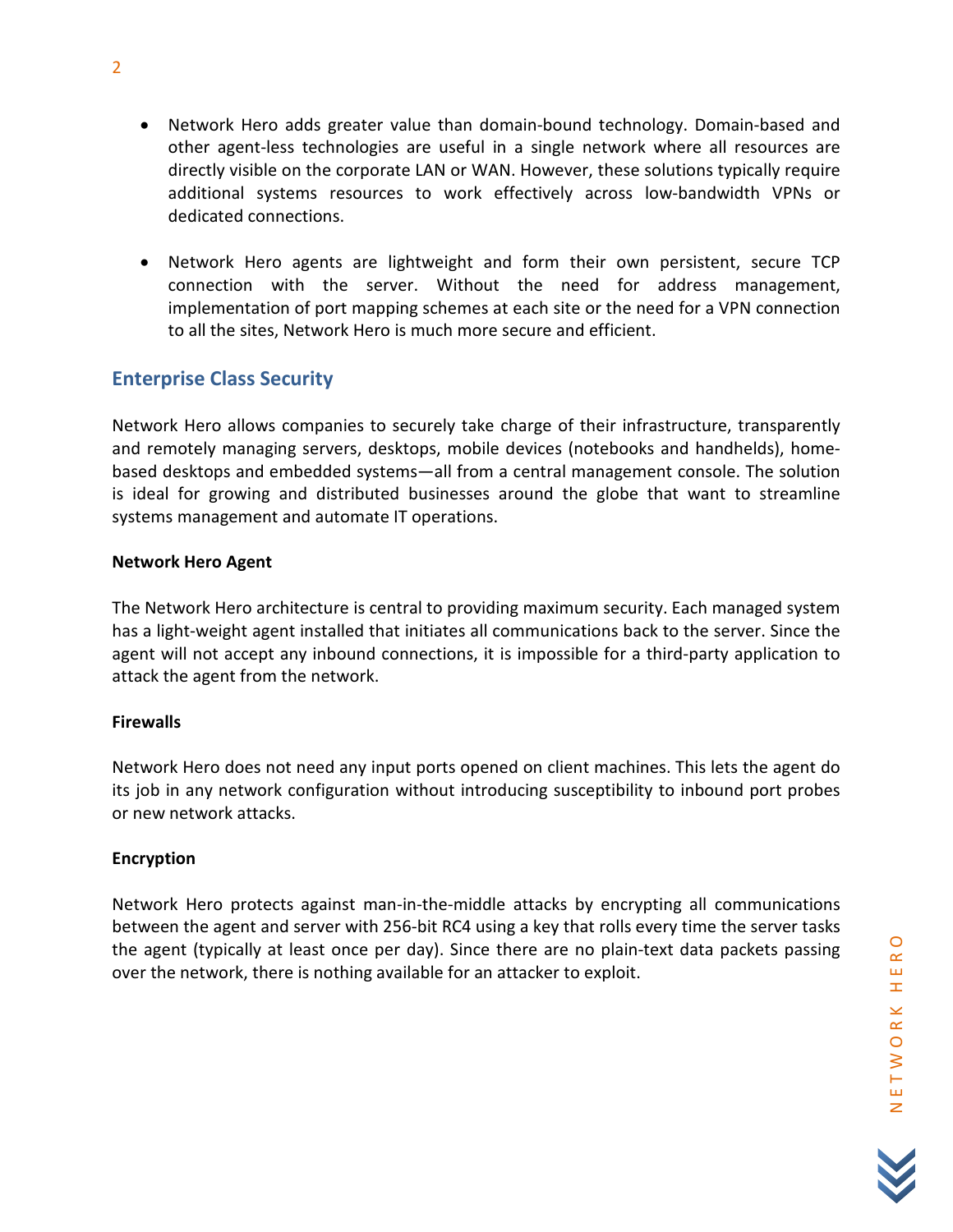#### Secure Access

Administrators access the Network Hero server through a Web interface after a secure logon process.

The system never sends passwords over the network and never stores them in the database. Only each administrator knows his or her password. The client side combines the password with a random challenge, issued by the Network Hero server for each session, and hashes it with SHA-1. The server side tests this result to grant access or not. This unique random challenge protects against a man-in-the-middle attack sniffing the network, capturing the random bits and using them later to access the Network Hero server.

#### Web Access

The Web site itself is protected by Network Hero's patch management features. The Network Hero patch scan is run on the Network Hero server every day. As soon as new patches are released, Network Hero automatically detects new patches and applies them automatically. Finally, for maximum Web security, the Network Hero server Web page fully supports operating as an SSL Web site.

#### Flexible Administration

To get optimum application usage and gain the maximum return on investment, IT administrator and service providers need flexible setup and customization options without having to reprogram the solution.

Network Hero provides for easy and flexible system administration and customization. Whether it is just setting up additional administrators and groups or customization of the interface and organizational branding, Network Hero gives the flexibility you need to tailor the application to your business needs.

# Complete, Powerful, Easy, Secure

# Configure and Deploy Agents

Agent status, logs and settings Naming and grouping policies User access and profiles Agent menus and check in frequency Create and deploy custom configurations

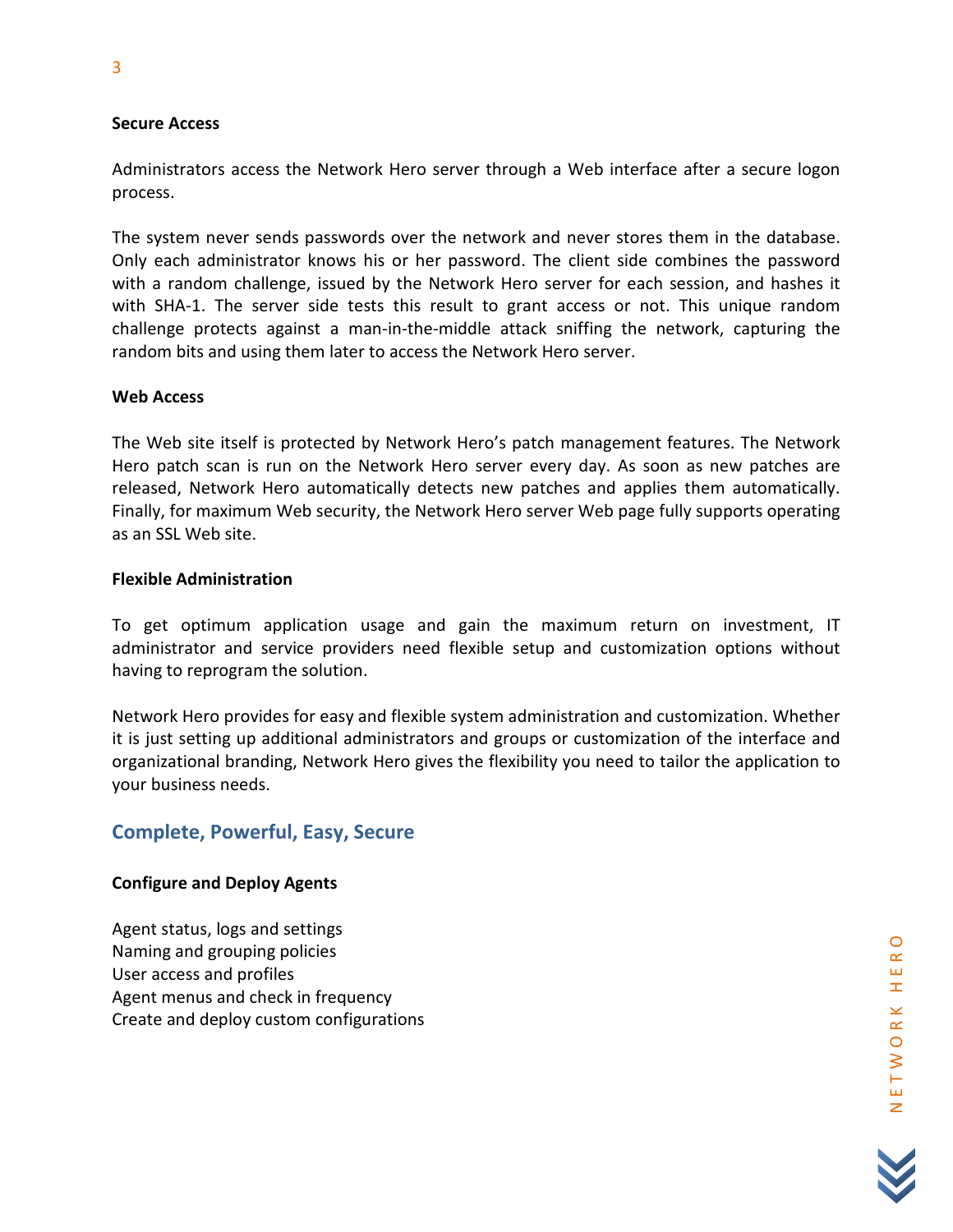# Server Administration and Configuration

Backup and restore options Port and address specification Automatically retrieve and apply maintenance updates Detailed log and statistics

# Easy Customization

Configure administrator and user options Customize the user logon page to match your requirements Customize administrator logon page and functions Customize the interface appearance characteristics Leverage outstanding technical support to assist you when you need it

# Administrator Accounts and Groups

Create administrator accounts and groups Define access policies Temporarily disable accounts without deleting Define account group membership Network Hero can be deployed rapidly without consultants or long training cycles. Network Hero allows MSPs and IT administrators to focus on the business rather than focusing on the hassles of technology. Network Hero can be deployed in minutes and hours, not days and weeks. With Network Hero you can be up and running in 30 to 90 minutes, not 30 to 90 days.

# No Consulting or Long Training Cycles

Simple and intuitive Web-based interface Use any browser Full online help Outstanding technical support

# Easy Server Installation

Windows 2000, XP Pro or 2003 IIS 5 or 6 Database schema automatically installed

# Deploy Agents in Minutes

LAN Watch to discover all systems and their components on the network

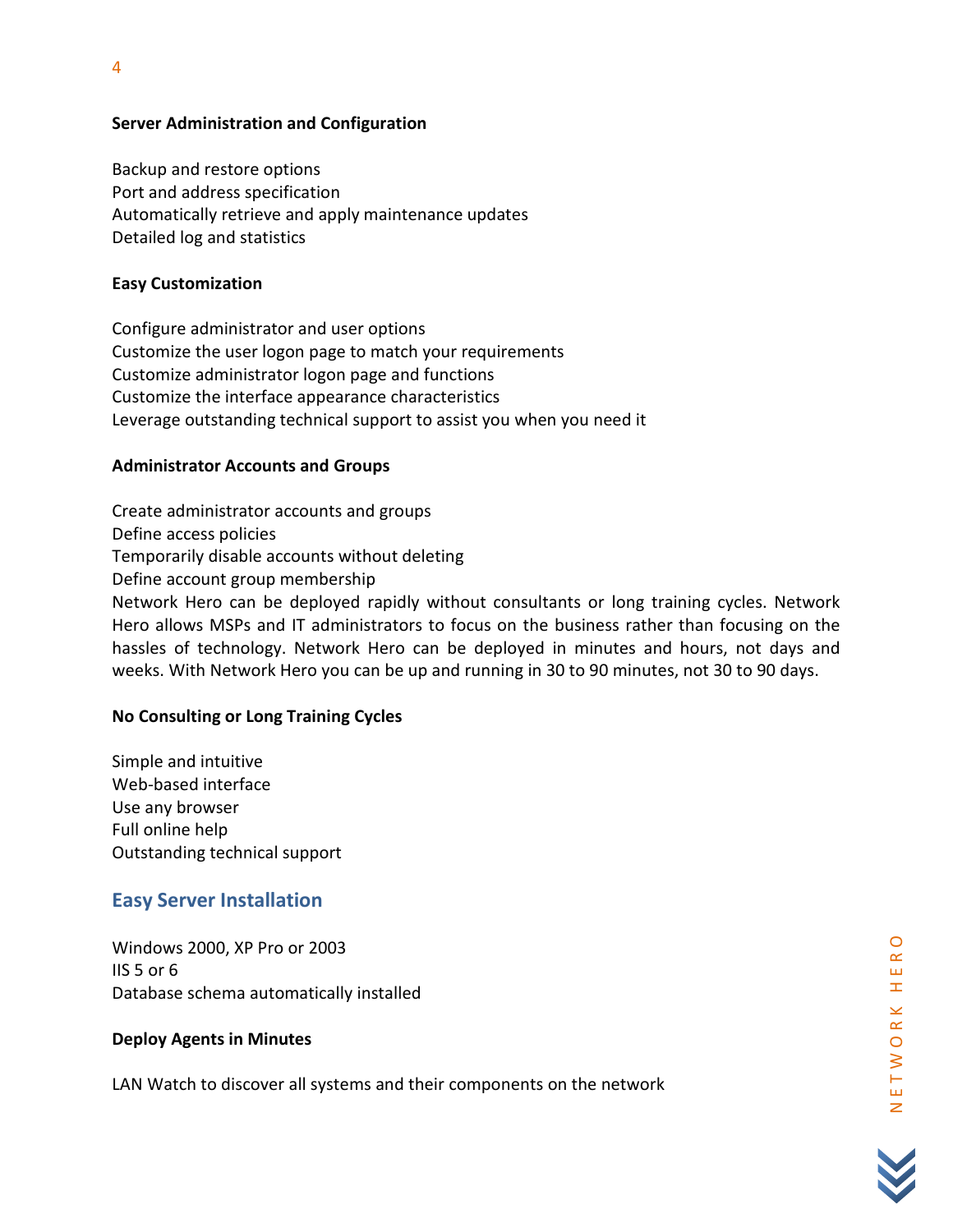Four methods of deployment: Push to all known computers, e-mail link, login script, install package Silent installation, no user interaction needed Supports all Windows OS - 95 thru Vista No reboot required

# Automatic Updates

Maintenance updates delivered to server automatically Administrator determines if and when applied

# Features and Benefits

# PC Inventory / Computer Audit

Complete computer inventory and software inventory Scheduled LAN audits Fully automated and always up-to-date

# PC Remote Control / Remote Support

Access computers remotely from anywhere Secure and configurable Access PCs behind firewalls and NAT without port mapping or infrastructure changes

# Patch Management

Fully automated security patch scan, patch deployment and history with the click of a mouse Scalable, secure, configurable and location independent

# Network Monitoring / Alerts

Instant notification for hardware changes, software changes, policy violations, low disk space, unapproved network access, new devices on the LAN, etc

# Windows Event Monitoring / Alerts

Remotely monitor Windows system event log, application event log and security event log with user defined alerts

# Software Installation / Update

Complete software installations and software updates across the organization with a mouse click

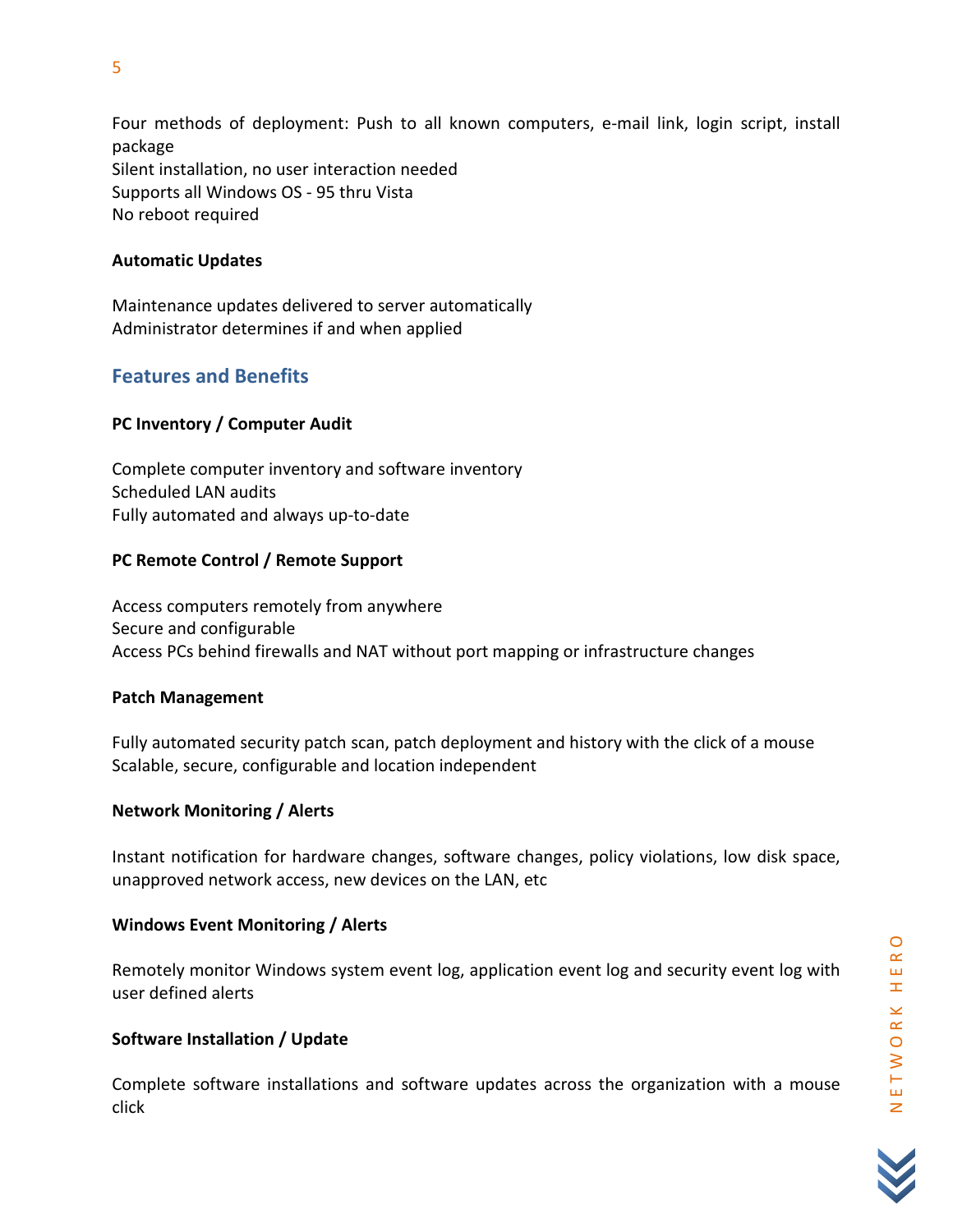Easier and more flexible than SMS and other solutions

# Help Desk / Trouble Ticketing

Complete integrated trouble ticketing User and administrator create/update Policy based notification Built-in online chat for support personnel and end users

# Network Policy Enforcement

Monitor network usage by machine and by application Define policies and limit network access to only corporate-approved applications

# Backup and Disaster Recovery

Real-time automated disk backup, disk imaging, file level backup and rapid restores for Windows servers and workstations Replication ensures backups are automatically stored safely in offsite location

# Powerful Anti-Virus / Anti-Spyware Detection

Network Hero Endpoint Security (NHES) incorporates reactive antivirus and spyware detection with the latest proactive technologies, NHES ensures not only anti-virus protection but also protection from unknown threats

# Integrated Reports

Comprehensive integrated management and operational reports Customizable Always available View online or export to HTML, Word or Excel

# Maximum Security

Encrypted communication using 256-bit RC4 with rolling keys No open ports No plain-text data packets on the network Nothing for attackers to exploit

# Flexible Administration

One integrated Web-based interface Accessible from anywhere Flexible setup of administrators and users, computer groups